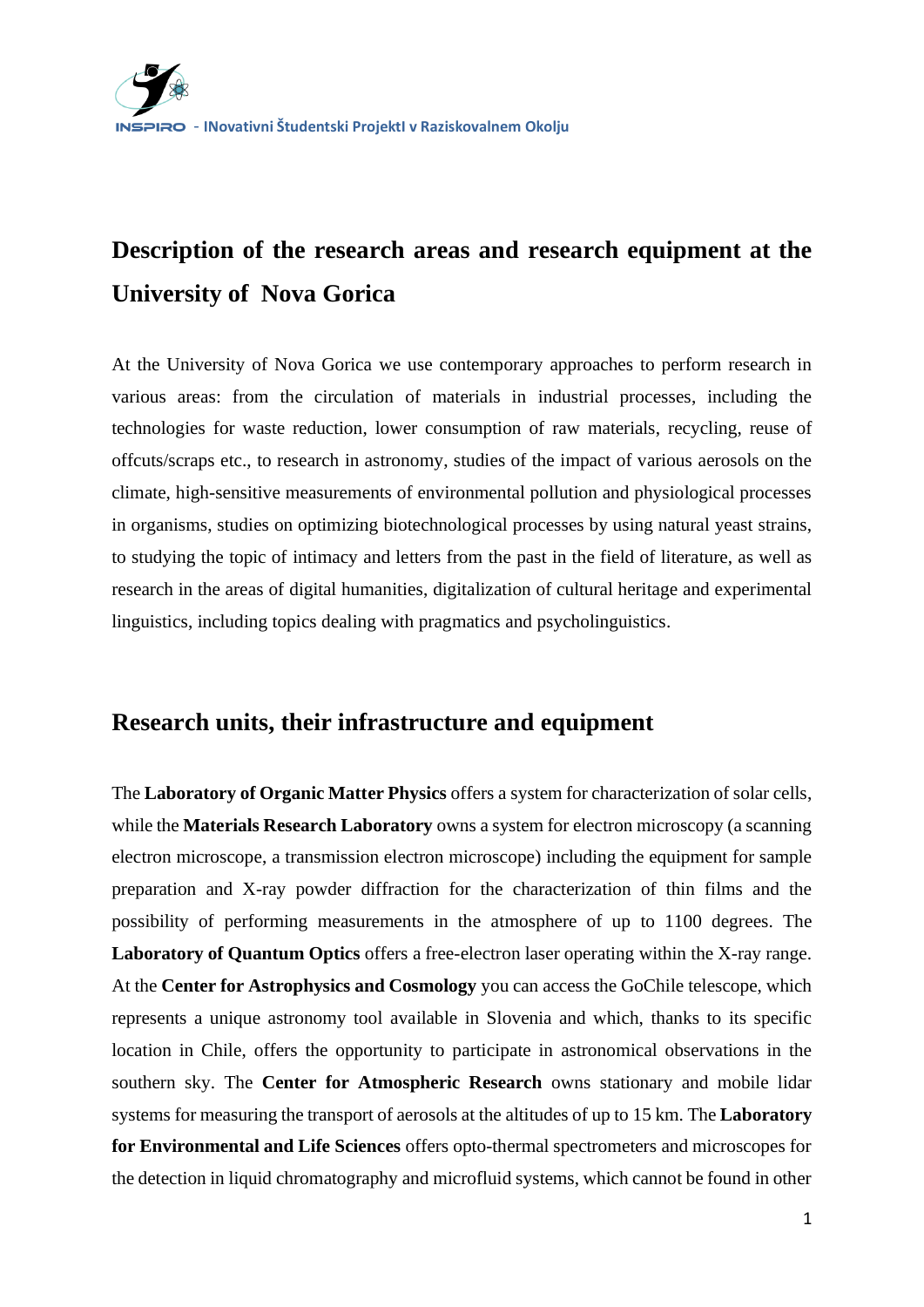

- **INovativni Študentski ProjektI v Raziskovalnem Okolju**

laboratories in Slovenia. The **Wine Research Centre** has its own unique collection of yeasts, which is constantly being complemented by natural yeast strains, isolated in various areas of Slovenia and in other countries. At the **Center for Cognitive Science of Language**, the EyeLink 1000 plus eye-tracking device is available, while the **Research Centre for Humanities** owns a unique collection of digitalized letters useful for research in the field of literary sciences.

#### **Research areas and thematic clusters of the call**

#### **Advanced materials and environmental technologies**

Project proposals may include studies of the circulation of materials in industrial processes, including the technologies for waste reduction, lower consumption of raw materials, recycling as a reuse of offcuts/scraps and the related advanced materials and their characterization performed by using instrumental techniques such as electron microscopy or opto-thermal spectrometry.

#### **Atmospheric and aerosol research using the LIDAR system**

Project proposals must deal with **remote sensing of atmospheric characteristics** from the perspective of observing the time and spatial dynamics, the concentration and the size of aerosols, air masses tracking and the characterization of the physical properties of the clouds using the Raman LIDAR. Alternatively, the proposed projects may also focus on the **studies of the impact of complex mixtures of aerosols on the climate** as a result of the changes of primary aerosol particles (e.g. black carbon) and the related increase of the absorption coefficient, which shall include the analyses of the data obtained through the measurement campaigns performed durign airplane flights.

# **Organic semi-conductors**

Project proposals may include studies in the field of 2 D materials and their Van der Waals heterostructures and organic electronics related to the studies of electronic properties of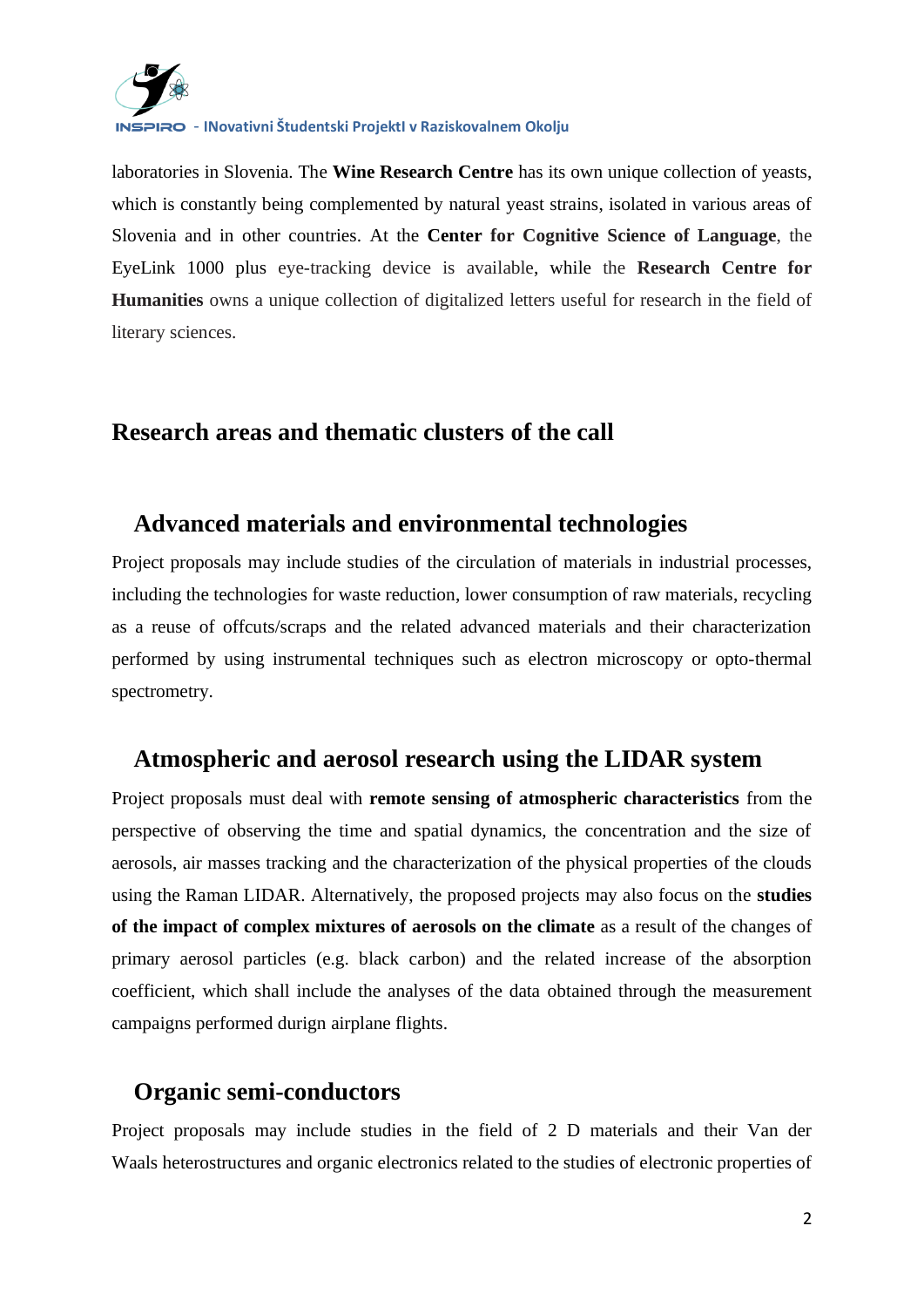

- **INovativni Študentski ProjektI v Raziskovalnem Okolju**

materials, promising in terms of the production of new types of electronic elements, organic solar cells, organic transistors, photodetectors and memory elements. Research projects studying biologically relevant systems including, for instance, biosensors based on organic transistors and ionic-electronic conductive materials are also possible.

# **Quantum optics**

Project proposals may deal with the methods of characterization of substances based on laser light sources and enabling the acquisition of data on the composition and interactions occurring in the substance at the atomic level. The project proposals may refer to the studies of principles regulating the generation of light, the development of technologies for creating sources and studies of the various uses of the characterization of substances in connection with the CITIUS light source.

# **Astrophysics**

Project proposals may refer to **studies of astronomical objects and phenomena in the Solar system, our Galaxy** (for instance variable stars, double stars, star-exoplanet systems, star clusters), and **outside of our Galaxy** (e.g. supernovas and other transient events, galaxies where such events take place) with the help of photometric and/or astrometric observations with the automatic GoChile telescope (detailed technical information on the equipment available at: www.gochile.si) and the possibility to use the data from the public databases (e.g. ESA satellite Gaia, Simbad, BHTOM, Transient Name Server, SDSS, NASA/IPAC Extragalactic Database).

#### **Laser opto-thermal spectroscopy**

Project proposals may refer to:

1) studies of substances and phonomena in the environment, biomedicine, food processing technologies etc. demanding **highly sensitive techniques of analysis** based on the optothermal laser detection in combination with separation techniques (HPLC, IC, CE), FIA and microfluid systems;

2) **nondestructive and contactless** optical, thermal and surface and deep structure **characterization of thin-layer materials** using the opto-thermal spectroscopy techniques.